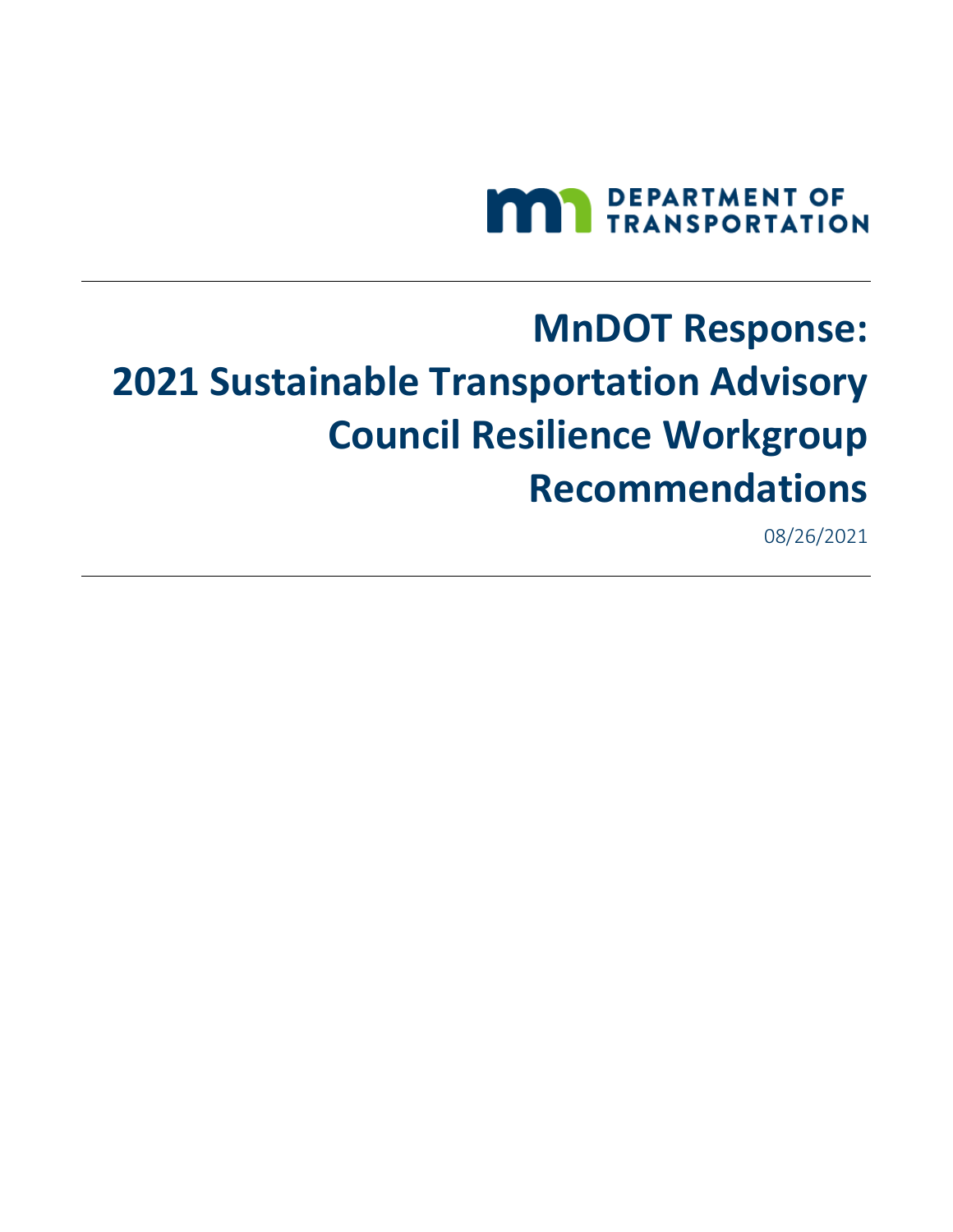## **MAN** DEPARTMENT OF

## **Background**

In 2020, MnDOT created the Sustainable Transportation Advisory Council (STAC)<sup>[1](#page-1-0)</sup> to invite business, nonprofits, local governments, legislators, and community groups to partner with the agency to provide new ideas for how the state can make progress towards a low carbon transportation future. In March 2021, MnDOT supported a number of recommendations<sup>[2](#page-1-1)</sup> proposed by two STAC workgroups that were formed in early 2020, Fueling and Powering Transportation and Vehicle Miles Traveled and Transportation Options.

The STAC Transportation System Resilience workgroup formed later in 2020 to explore recommendations related to transportation infrastructure, policies, operations, and material use in Minnesota. The Transportation System Resilience workgroup presented recommendations to MnDOT in May 2021. This document details the MnDOT response to those recommendations.

MnDOT facilitated the STAC process but did not actively participate in the development of the recommendations that came directly from STAC members. It is also worth noting that very few constraints were suggested by MnDOT for STAC members related to transportation climate actions. Both STAC members and MnDOT recognize that some of the recommendations to MnDOT may fall outside of direct agency ability to control, which is described in the MnDOT responses.

<span id="page-1-0"></span><sup>1</sup> <http://www.dot.state.mn.us/sustainability/advisory-council.html>

<span id="page-1-1"></span><sup>2</sup> <http://www.dot.state.mn.us/sustainability/docs/advisory%20council/stac-recommendations-response-2020.pdf>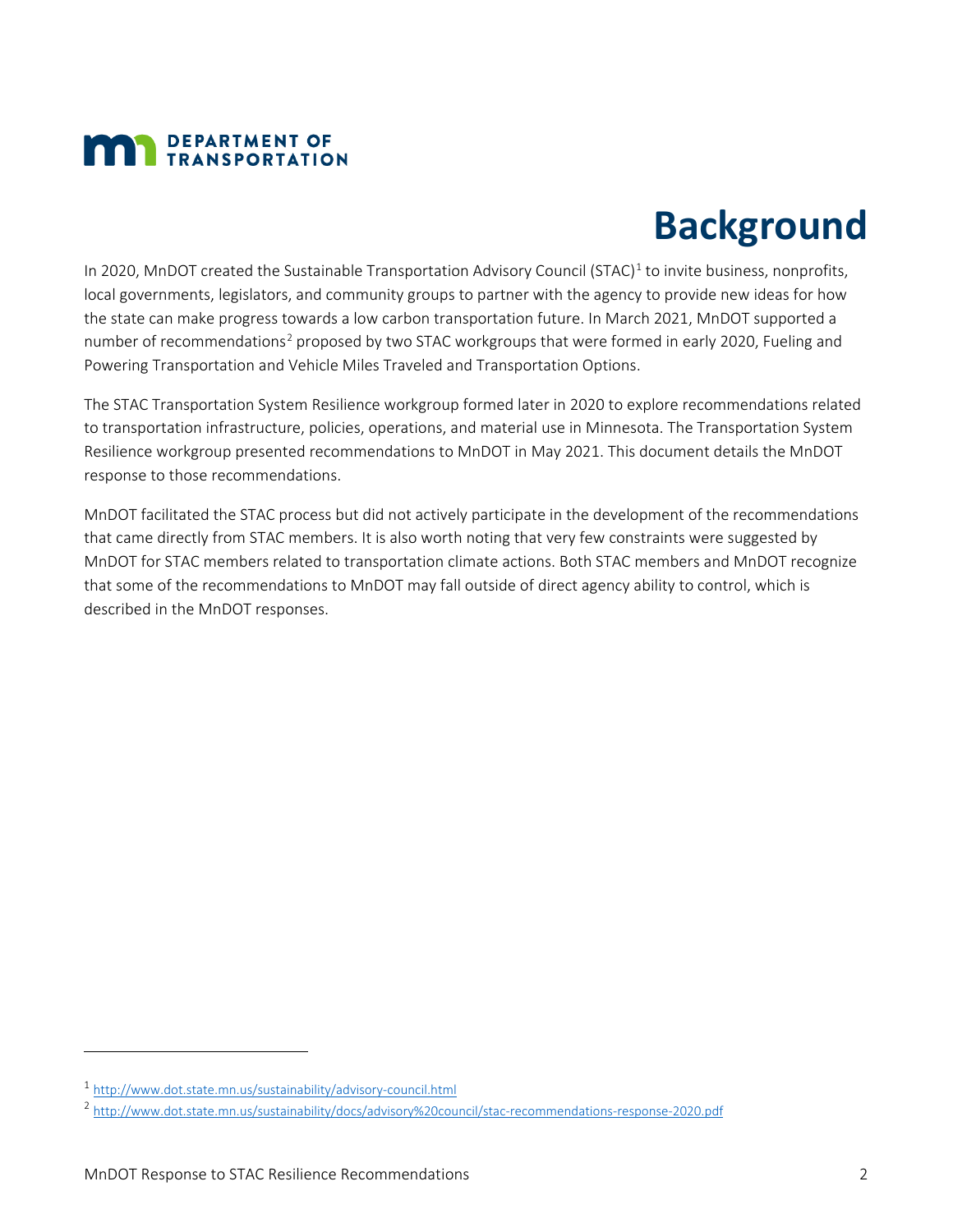## **MnDOT Response to Transportation System Resilience Recommendations**

#### **Recommendation #1: Define and Measure Sustainability and Resilience within the Transportation System**

- Define sustainability and resilience as it relates to transportation systems.
- Develop metrics and goals for sustainability and resilience to evaluate new and existing transportation systems. (e.g., Goals could be incorporated into statewide plans, such as MnDOT TAMP.)

| <b>MnDOT Related Activities</b>                                                                                        | <b>MnDOT Proposed Action</b>                                                                                                                                                                                                                                                       |
|------------------------------------------------------------------------------------------------------------------------|------------------------------------------------------------------------------------------------------------------------------------------------------------------------------------------------------------------------------------------------------------------------------------|
| MnDOT builds on partner agency definitions<br>$\bullet$<br>when applying sustainability and resilience<br>definitions. | <b>Explore Further:</b>                                                                                                                                                                                                                                                            |
|                                                                                                                        | Continue to coordinate with SMTP and MnSHIP<br>update processes to integrate sustainability and<br>resilience metrics and goals. These plans set the<br>direction for all agency efforts. Both plans are<br>currently undergoing an update, with completion<br>scheduled for 2022. |
| MnDOT publishes annual sustainability and<br>$\bullet$<br>resilience targets and metrics.                              |                                                                                                                                                                                                                                                                                    |
| The Resilience Advisory Team is working on<br>$\bullet$                                                                |                                                                                                                                                                                                                                                                                    |
| developing a more comprehensive set of<br>resilience measures                                                          | Continue to track and report on sustainability and<br>resilience through annual MnDOT Sustainability                                                                                                                                                                               |
| Sustainability and resilience are being added to<br>$\bullet$<br>several agency plans, including SMTP and<br>MnSHIP.   | Report. Include content in 2021 report that compiles<br>and highlights related agency planning efforts (i.e.<br>add any new measures and goals).                                                                                                                                   |

#### **Recommendation #2: Design-Build Project Delivery**

- Incorporate sustainability and/or resiliency goals and objectives into Design-Build (DB) projects.
- Increase the use of Design-Build for smaller projects, including sustainability and/or resiliency goals and objectives.
- Encourage sustainable construction practices criteria into Design-Build

| <b>MnDOT Related Activities</b>                                                                                                                                                                                                              | <b>MnDOT Proposed Action</b>                                                                                                                                                                                                                                                                                                                                                                                                                               |
|----------------------------------------------------------------------------------------------------------------------------------------------------------------------------------------------------------------------------------------------|------------------------------------------------------------------------------------------------------------------------------------------------------------------------------------------------------------------------------------------------------------------------------------------------------------------------------------------------------------------------------------------------------------------------------------------------------------|
| MnDOT has used environmental factors as part of<br>$\bullet$<br>the scoring criteria for design build.<br>Previous DB projects have incorporated<br>$\bullet$<br>innovations and identified solutions to unique<br>environmental challenges. | Support:<br>Work with partners to compile examples of design-<br>$\bullet$<br>build projects that used sustainability or resilience<br>criteria (regionally and nationally) by mid-2022.<br>Convene temporary workgroup to develop criteria for<br>one (or more) of the focus areas following the action<br>above for the pilot.<br>Work with staff to identify a project and funding to<br>$\bullet$<br>implement DB with new criteria in next 1-2 years. |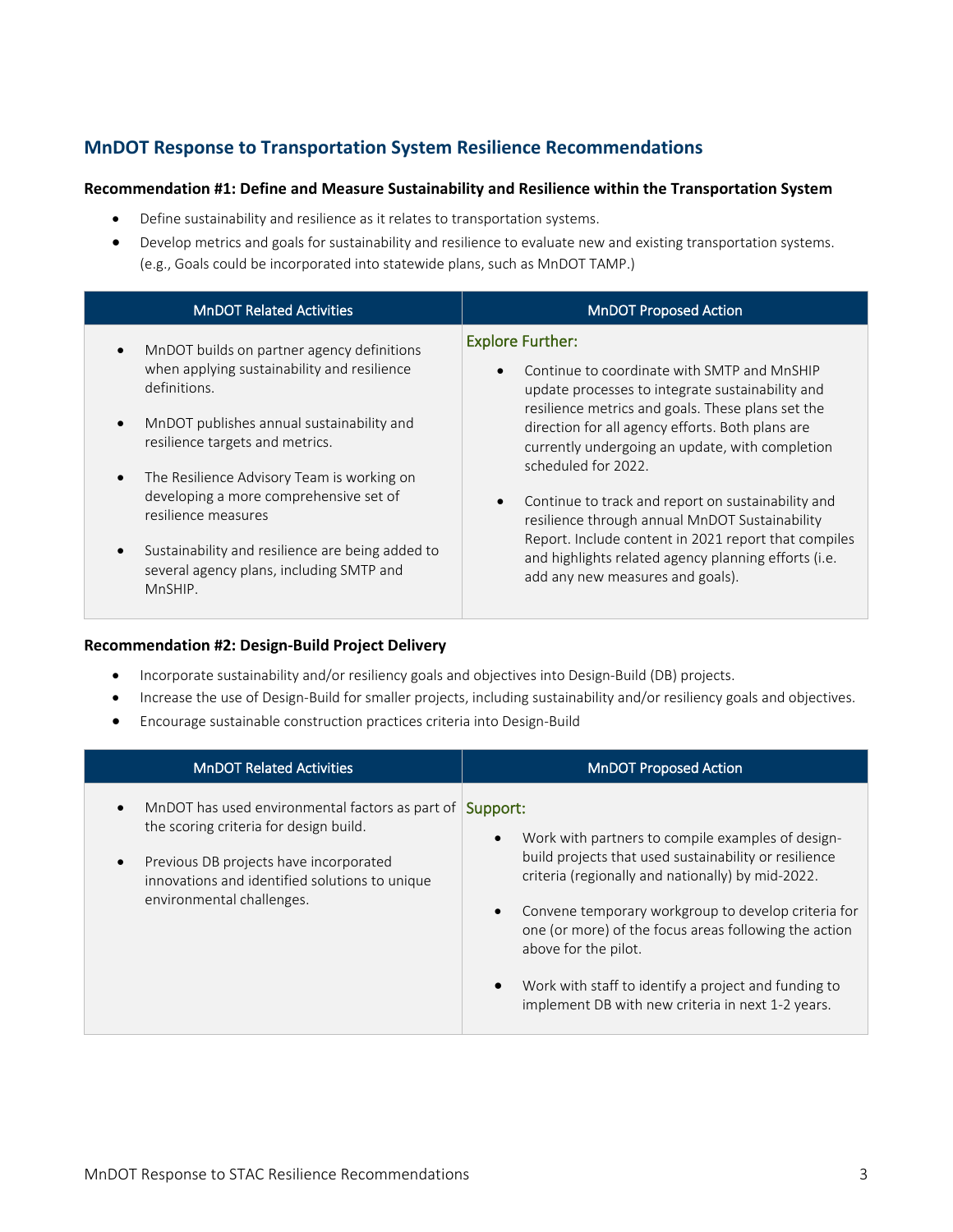#### **Recommendation #3: Proactive Asset Management**

- Strengthen communications and share information across organizations (i.e., highway transportation systems versus public works) regarding asset management as it relates to improved infrastructure sustainability and resiliency.
- Educate and partner with local departments to implement a robust, cohesive transportation asset management system that maintains and strengthens both local and state-supported transportation systems.
- Offer peer reviews and information sharing between local, state and (possibly) national asset managers.

| <b>MnDOT Related Activities</b>                                                                                                                                                                                                                                                                                                                                                                                                                                               | <b>MnDOT Proposed Action</b>                                                                                                                                                                                                                                                                                                                                                                                                                                                                                                                              |
|-------------------------------------------------------------------------------------------------------------------------------------------------------------------------------------------------------------------------------------------------------------------------------------------------------------------------------------------------------------------------------------------------------------------------------------------------------------------------------|-----------------------------------------------------------------------------------------------------------------------------------------------------------------------------------------------------------------------------------------------------------------------------------------------------------------------------------------------------------------------------------------------------------------------------------------------------------------------------------------------------------------------------------------------------------|
| MnDOT staff are currently engaged in several<br>$\bullet$<br>peer exchanges and best practices workshops.<br>MnDOT is an active participant in the Institute for<br>$\bullet$<br>Asset Management, America's Society of Civil<br>Engineer's (ASCE) report card, and Local Road<br>Research Board (LRRB) related activities.<br>MnDOT has identified vulnerabilities to the<br>$\bullet$<br>transportation system and is working to<br>incorporate them into asset management. | Support:<br>Host a convening or workshop on<br>$\bullet$<br>sustainability/resilience in Transportation Asset<br>Management (TAM) with other entities within the<br>state by mid-2022 (e.g., what is working, what other<br>places have done, new innovative solutions/ideas for<br>incorporating more resilience in asset management,<br>identifying where the need is greatest, and how<br>MnDOT's efforts can benefit smaller entities).<br>Highlight TAM efforts related to sustainability and<br>$\bullet$<br>resilience efforts on MnDOT's website. |

*Additional Transportation System Resilience workgroup recommendations:* 

- Review the Design-Bid-Build method for opportunities to incorporate sustainable construction practices into the construction specifications.
	- o Explore Further –MnDOT will explore this by researching case studies and opportunities to test, as examples are limited
- Review existing sustainability measuring systems, such as Greenroads Rating System, for potential applicability of transportation system performance.
	- o Support MnDOT will review existing rating systems to better understand the tradeoffs of using a related rating system and determine their potential benefit to the agency.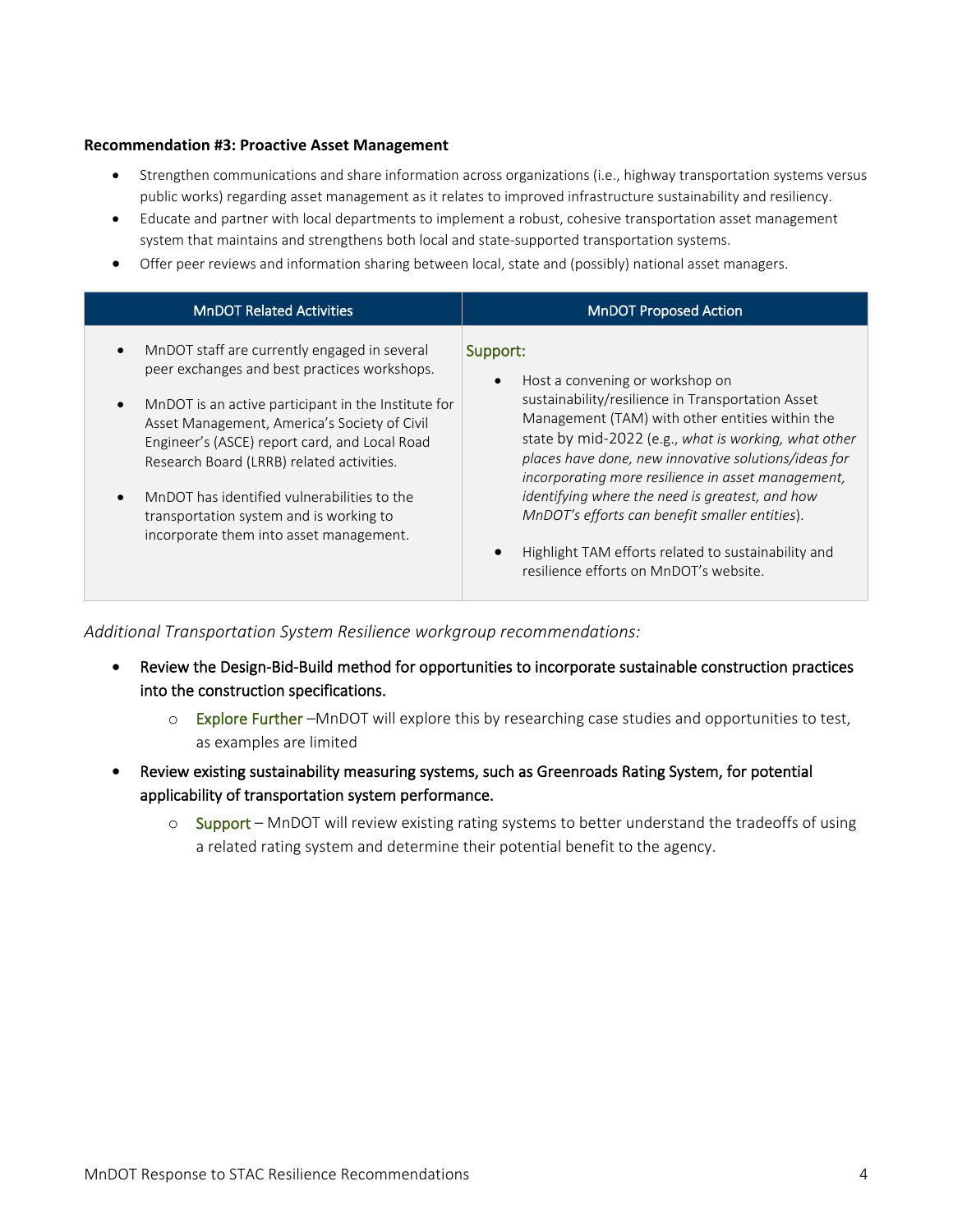## TRANSPORTATION SYSTEM RESILIENCE WORKGROUP: **Recommendations and Response**

## **Workgroup Purpose**

The Transportation System Resilience workgroup (TSRWG) was created to develop resilience recommendations related to transportation infrastructure, policies, operations, and material use in Minnesota.

The Transportation System Resilience workgroup identified two key areas for improving resilience of the transportation system:

- 1. Reduce impacts to the transportation system from extreme weather and climate change.
- 2. Improve asset management, construction practices and material use to enhance system performance.

The initial information-gathering process revealed that several committees and/or government agencies within the state of Minnesota are actively discussing and providing feedback on reducing impacts to the transportation system from extreme weather and climate change. A summary of these parallel climate resilience committees is in Appendix 1. Several of these committees will share their work product with the Minnesota Department of Transportation (MnDOT). Thus, the TSRWG focused efforts on recommendations related to improving asset management, construction practices and material use to enhance system performance.

## **Membership**

- Tara Wetzel (Co-chair), Mathy Construction
- Greg Ilkka (Co-chair), Steele County, MN
- Dan Schellhammer, Mid-state Reclamation, Inc.
- Chris Sagsveen, Hennepin County (primarily participated in the asset management recommendations)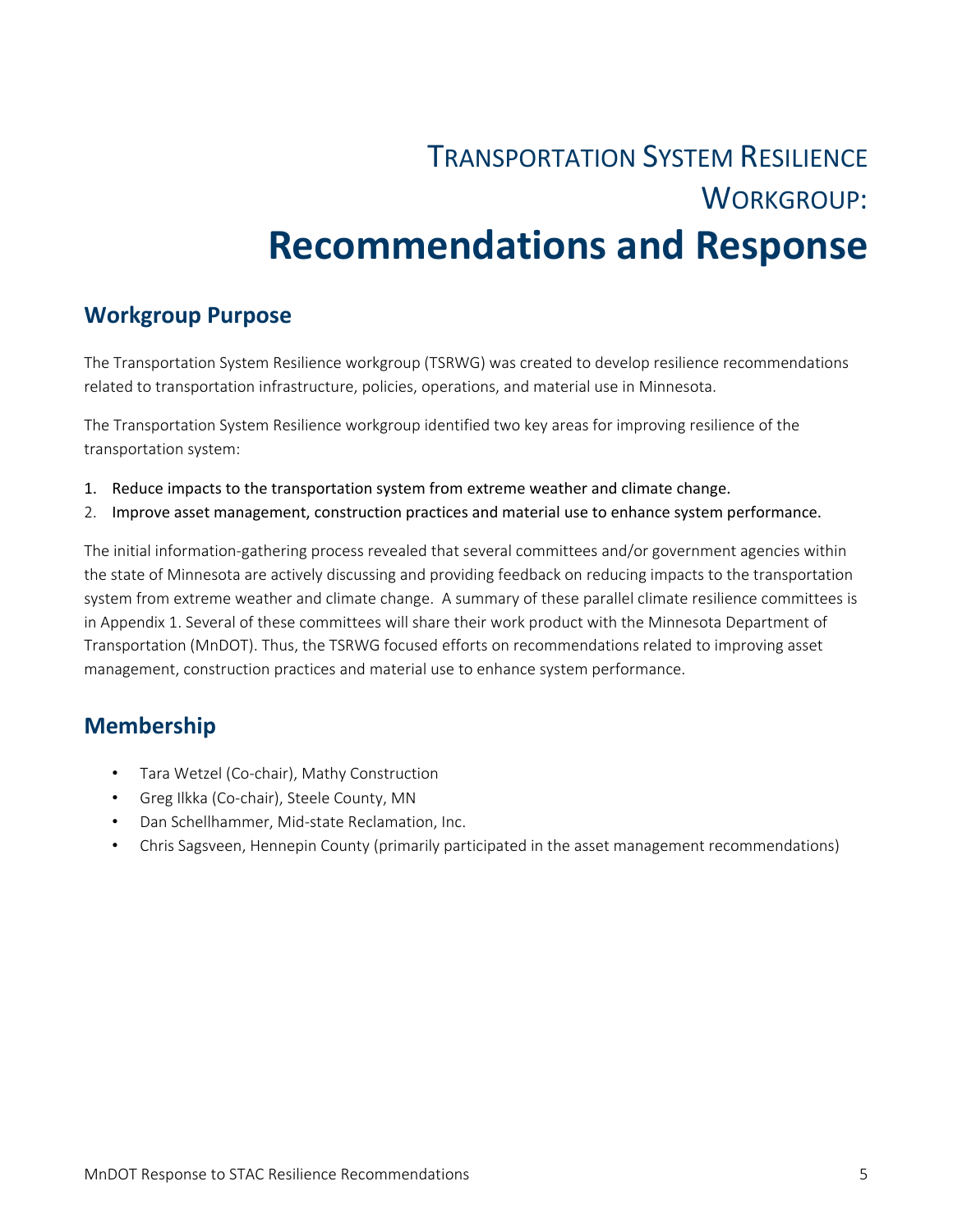## **Define and Measure Sustainability and Resilience within the Transportation System**

#### **Workgroup Recommendation**

#### *Why is this important?*

Defining parameters that can be used to measure resiliency within the transportation system is the first step to better manage risk associated with climatic change. At the same time, resiliency efforts cannot be successful without increased sustainability in both the construction and operating practices of the transportation systems. The partnership of both parameters is necessary to advance successful outcomes against the effects of climate change. Specifically, targeted definitions of sustainability and resilience related to transportation systems are necessary to define problems and the magnitude of the problems within the system so that purposeful solutions can be developed and subsequently measured to guarantee improved results related to resiliency and sustainability.

#### *How can this move forward?*

- MnDOT should define sustainability and resilience as it relates to transportation systems.
- MnDOT should develop metrics and goals for sustainability and resilience to evaluate new and existing transportation systems. (e.g., Goals could be incorporated into statewide plans, such as MnDOT TAMP.)

#### *How does this advance equity and environmental justice?*

When developing a definition of sustainability for transportation system and the subsequent metrics, environmental justice and equity will need to be incorporated as one of the core parameters to ensure lowincome, minority, and overburdened populations are adequately served as well as included in the transportation project development. Therefore, it will be necessary to consider and, as appropriate, include the human component of the transportation system within the definition.

### **MnDOT Review and Response**

#### *Related Activities*

MnDOT prioritizes alignment with partner organizations, and, when possible, uses their definitions for decisionmaking. While MnDOT does not have an explicitly stated definition of sustainability or resilience as related to transportation, these are priority areas for agency decision-making. The terms are complex enough that MnDOT prefers to use general definitions and pull from partner organizations for more specific situations. Below is a summary of definitions MnDOT relies on.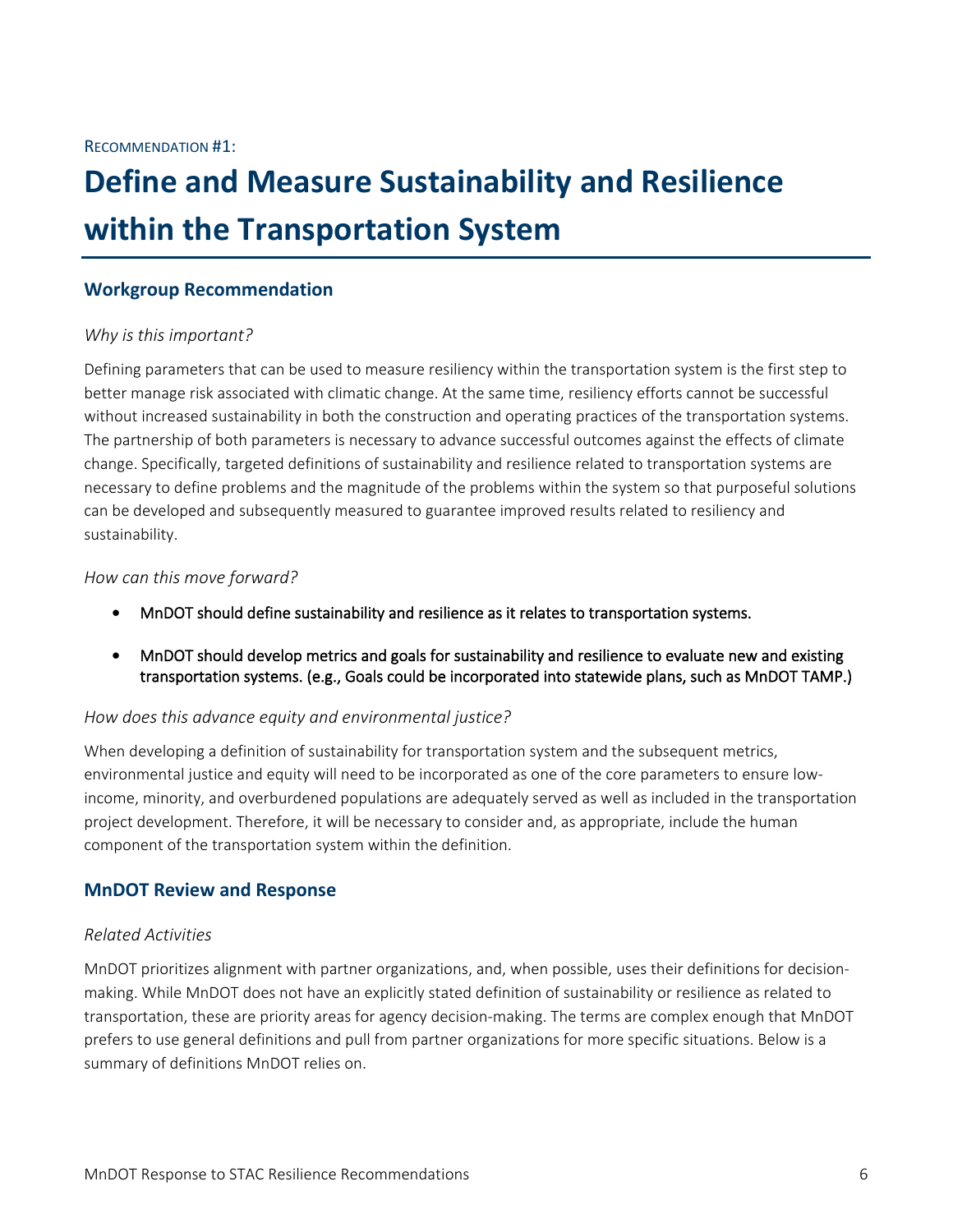#### Sustainability

Generally, sustainability is referred to as the intersection of economy, environment, and society, which directly aligns with the MnDOT Vision of a multimodal transportation system that maximizes the health of people, the environment, and our economy. One key partner definition that MnDOT aligns with is from the Federal Highway Administration (FHWA). FHWA states that [a sustainable approach](https://www.sustainablehighways.dot.gov/FHWA_Sustainability_Activities_June2014.aspx) to highways means *decisionmakers are able to make balanced and efficient choices among environmental, economic, and social values—the triple bottom line of sustainability—that will provide the best benefits to the natural and human environment now*.

To operationalize what sustainability means, the agency has developed measures and goals and reports them annually in the [Sustainability and Public Health report](http://www.dot.state.mn.us/sustainability/sustainability-reporting.html). With each iteration of the report, the existing measures and goals are refined and expanded. The table below provides a highlight of key measures. As sustainability is a broad topic, some measures are for the entire sector while others are focused on specific aspects within MnDOT control.

| <b>Sustainability Focus</b><br><b>Areas</b>   | <b>Category</b>                               | <b>Targets</b>                                                            |
|-----------------------------------------------|-----------------------------------------------|---------------------------------------------------------------------------|
| Reduce Transportation<br><b>GHG Emissions</b> | Transportation sector<br><b>GHG</b> emissions | 30% reduction from 2005 levels by 2025                                    |
|                                               | Electric vehicles                             | 20% of statewide light-duty vehicles are electric by 2030                 |
| Lead by Example                               | Renewable energy                              | 25% of MnDOT agency energy needs met using renewable energy               |
|                                               | Eleet fossil fuel use                         | 30% reduction in use from MnDOT vehicles by 2025                          |
| Improve Public Health                         | Complete Streets                              | 90% of projects with an identified need include bicycling<br>improvements |
|                                               | Frequency of<br>biking/walking                | lncrease % of people walking at least a few times per week to 60%         |
| Improve Resilience                            | Culvert condition                             | Less than 10% of state-owned culverts in poor or severe condition         |
|                                               | Bridge condition                              | Less than 2% of NHS bridges are in poor condition                         |

#### Table of Example Sustainability Targets (full list in [Sustainability and Public Health Report](http://www.dot.state.mn.us/sustainability/sustainability-reporting.html))

#### Resilience

MnDOT defines system resiliency<sup>[3](#page-6-0)</sup> in the [statewide multimodal transportation](https://www.minnesotago.org/final-plans/smtp-final-plan) plan (SMTP), and more broadly as the capacity of individuals, communities, institutions, businesses, and systems to survive, adapt, and grow, no matter what kinds of chronic stresses and acute shocks they experience. Examples of shocks are fires, drought,

<span id="page-6-0"></span><sup>3</sup> "*System resiliency refers to reducing vulnerability and ensuring redundancy and reliability to meet essential travel needs. The transportation system is vulnerable to many types of threats and risks, such as severe weather, acts of terrorism and cyber-attacks. Advanced preparation as well as mitigation and adaptation to threats and risks helps to ensure the people and goods are able to continue to travel during emergencies*."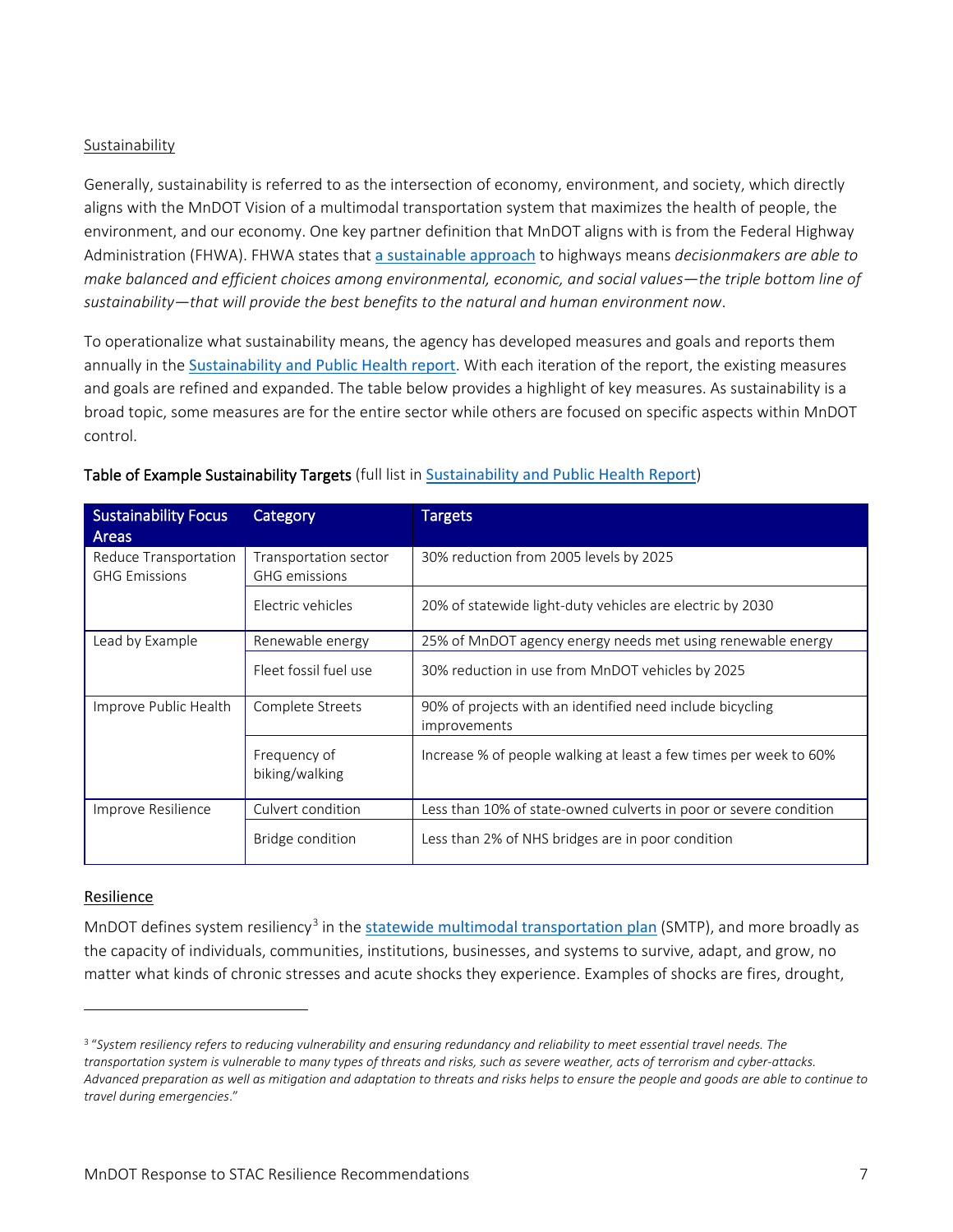and floods; and examples of stresses are early snow melt in the spring and more winter freeze/thaw cycles. Climate resilience is one aspect of resilience and it does not include broader aspects of the term such as disaster response and cyber security (MnDOT addresses these separately).

MnDOT also pulls resilience guidance heavily from FHWA, which [defines resilience](https://www.fhwa.dot.gov/specialfunding/er/191011.cfm) *as the ability to anticipate, prepare for, and adapt to changing conditions and withstand, respond to, and recover rapidly from disruptions*. Additional versions of the definition are [discussed extensively by the Transportation Research Bo](https://www.nap.edu/download/25166)ard (TRB) as well (p.16-17).

MnDOT recently started developing a set of targets and metrics for tracking resilience statewide and within the agency. This is an ongoing effort of the Resilience Advisory Team, with the goal to incorporate an updated list into the MnDOT sustainability and public health report annually. Below is a list of the measures under consideration.

| <b>Measure of Resilience or Proxy</b>                                     | <b>Tracking Status</b>                          |
|---------------------------------------------------------------------------|-------------------------------------------------|
| Significant weather-related damage to infrastructure                      | <b>Currently Tracking</b>                       |
| Use of emergency relief funds for repair/rebuild                          | <b>Currently Tracking</b>                       |
| Bridge condition rating                                                   | <b>Currently Tracking</b>                       |
| Culvert condition rating                                                  | <b>Currently Tracking</b>                       |
| Bridges with scour plan of action                                         | <b>Currently Tracking</b>                       |
| Pavement condition rating                                                 | Existing, not tracked with resilience yet       |
| Pavement performance during extreme heat                                  | Not currently tracked                           |
| Bridge overtopping location and frequency                                 | Partially existing, not tracked with resilience |
|                                                                           | yet                                             |
| Wildlife upgraded culverts (aquatic organism passage)                     | Not currently tracked                           |
| Slope failure location and frequency                                      | Not currently tracked                           |
| Slope vulnerability rating                                                | Existing, not tracked with resilience yet       |
| Minor flood damage (under \$5k) location and frequency                    | Not currently tracked                           |
| Weather related construction delays and damages                           | Not currently tracked                           |
| Resilience upgrades (slope armoring, raising of roadway, etc.)            | Not currently tracked                           |
| Road closure location and frequency (when weather related)                | Not currently tracked                           |
| Installation of green infrastructure (acres, total \$, or projects)       | Not currently tracked                           |
| Conveyance failures                                                       | Not currently tracked                           |
| Storm water facility failures                                             | Not currently tracked                           |
| Asset vulnerability to projected precipitation events (under development) | Not currently tracked                           |

#### Highlights of Measures of Resilience and Proxies

Beyond the measures listed above, MnDOT is elevating the importance of climate action through its planning efforts. The ongoing updates to the SMTP and MnSHIP are both adding new climate content (objectives, strategies, and actions). The recently completed [Statewide Pedestrian](https://www.minnesotawalks.org/) System Plan also added resilience and climate scenario content. These plans are one of the leading avenues through which the Office of Transportation System Management incorporates new priorities in to MnDOT work, including sustainability, resilience, and transportation equity. Adding more clear guidance and goals related to sustainability and resilience to MnDOT's planning documents will further refine how we define and measure them.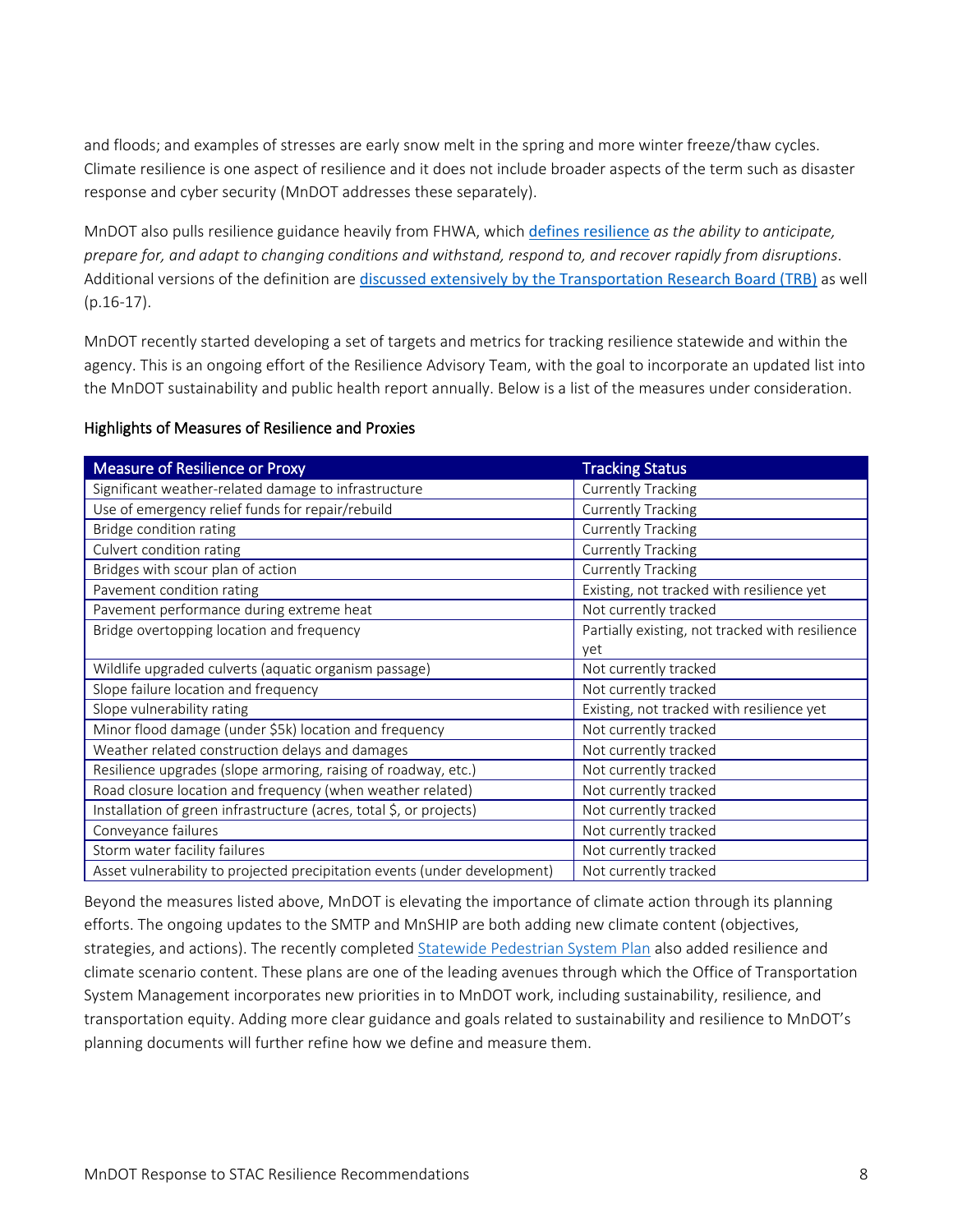### Proposed Action — Explore Further

- Continue to coordinate with SMTP and MnSHIP update processes to integrate sustainability and resilience metrics and goals. These plans set the direction for all agency efforts. Both plans are currently undergoing an update, with completion scheduled for 2022.
- Continue to track and report on sustainability and resilience through annual MnDOT Sustainability Report. Include content in 2021 report that compiles and highlights related agency planning efforts (i.e. add any new measures and goals).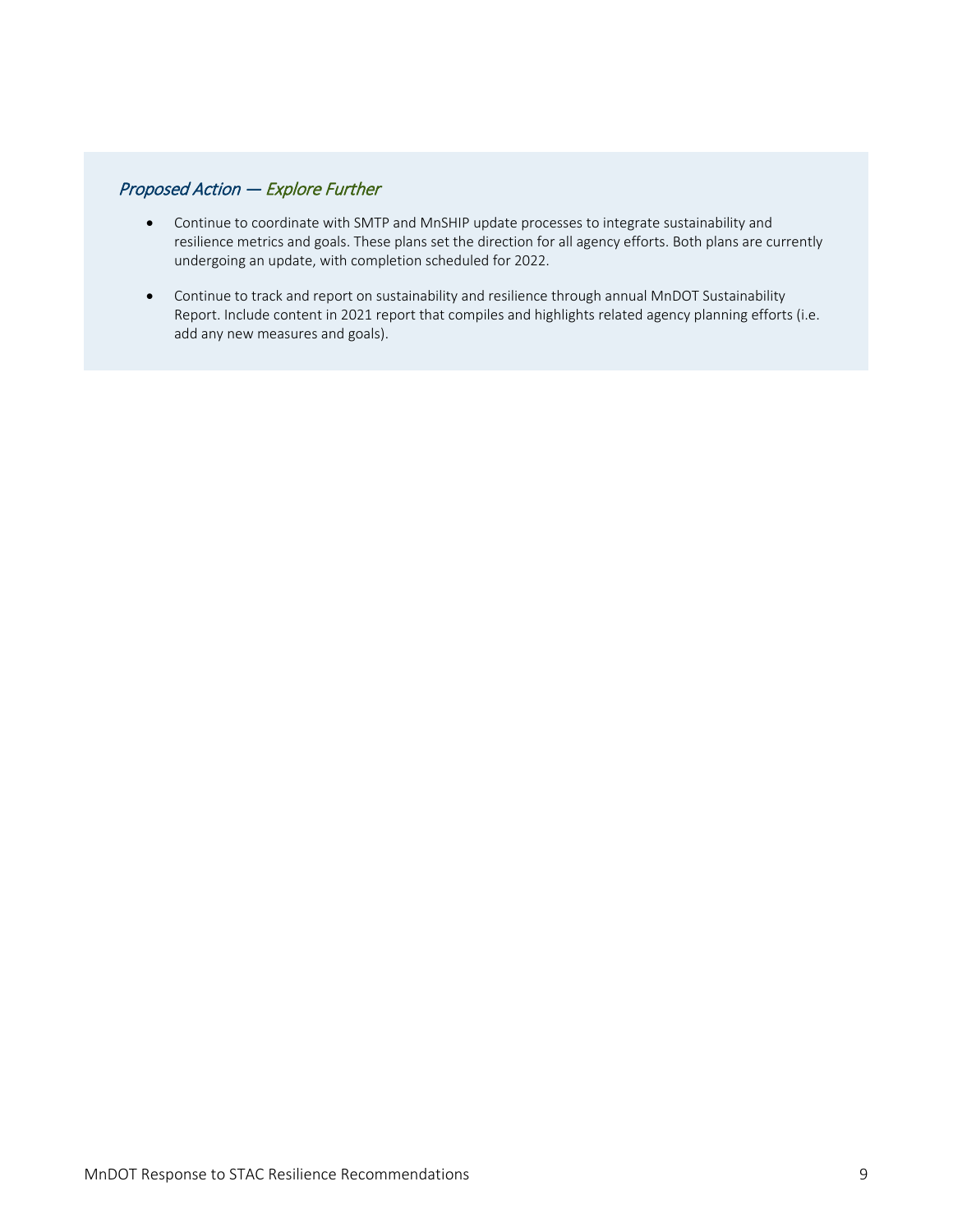## RECOMMENDATION #2: **Design-Build Project Delivery**

### **Workgroup Recommendation**

#### *Why is this important?*

Design-Build (DB) is a mindset resembling the historic concept of a Master Builder. The Master Builder was not a contractor, architect, or engineer. Instead, the Master Builder represented the integration of all three disciplines into an integrated service. Because DB projects are completed under a single contract, project delivery is streamlined using an integrated team of designers and builders forging an alliance between subject experts to deliver the most innovative project design and construction. DB project delivery allows the owner to set objectives related to transportation system resiliency within the project scope and encourages unified project recommendations and solutions by a team of qualified members incorporating collaborative problem-solving and innovation to deliver a desired outcome. Conversely, traditional project delivery can restrict innovation and problem solving by objective because project designers may (1) not be aware of new technologies, (2) not know if contractors can or are willing to implement new technologies, or (3) be restricted by current specifications. As a result, ability to quickly adapt to climatic change and extreme weather events can be limited. Therefore, increased use of DB project delivery for smaller state DOT and local agency projects could offer innovative solutions for increased resiliency related to climatic change.

#### *How can this move forward?*

We recommend that MnDOT should:

- Incorporate sustainability and/or resiliency goals and objectives into Design-Build projects.
- Increase the use of Design-Build for smaller projects, including sustainability and/or resiliency goals and objectives.
- Encourage sustainable construction practices criteria into Design-Build.

#### *How does this advance equity and environmental justice?*

The Design-Build (DB) project delivery allows the project owner to set project objectives for construction and design. Thus, projects with the potential to disproportionately impact low-income communities and communities of color can employ specific objectives and project goals to address equity and environmental justice priorities. In turn, the DB entity would provide innovative solutions to meet the project objectives for equity and environmental justice.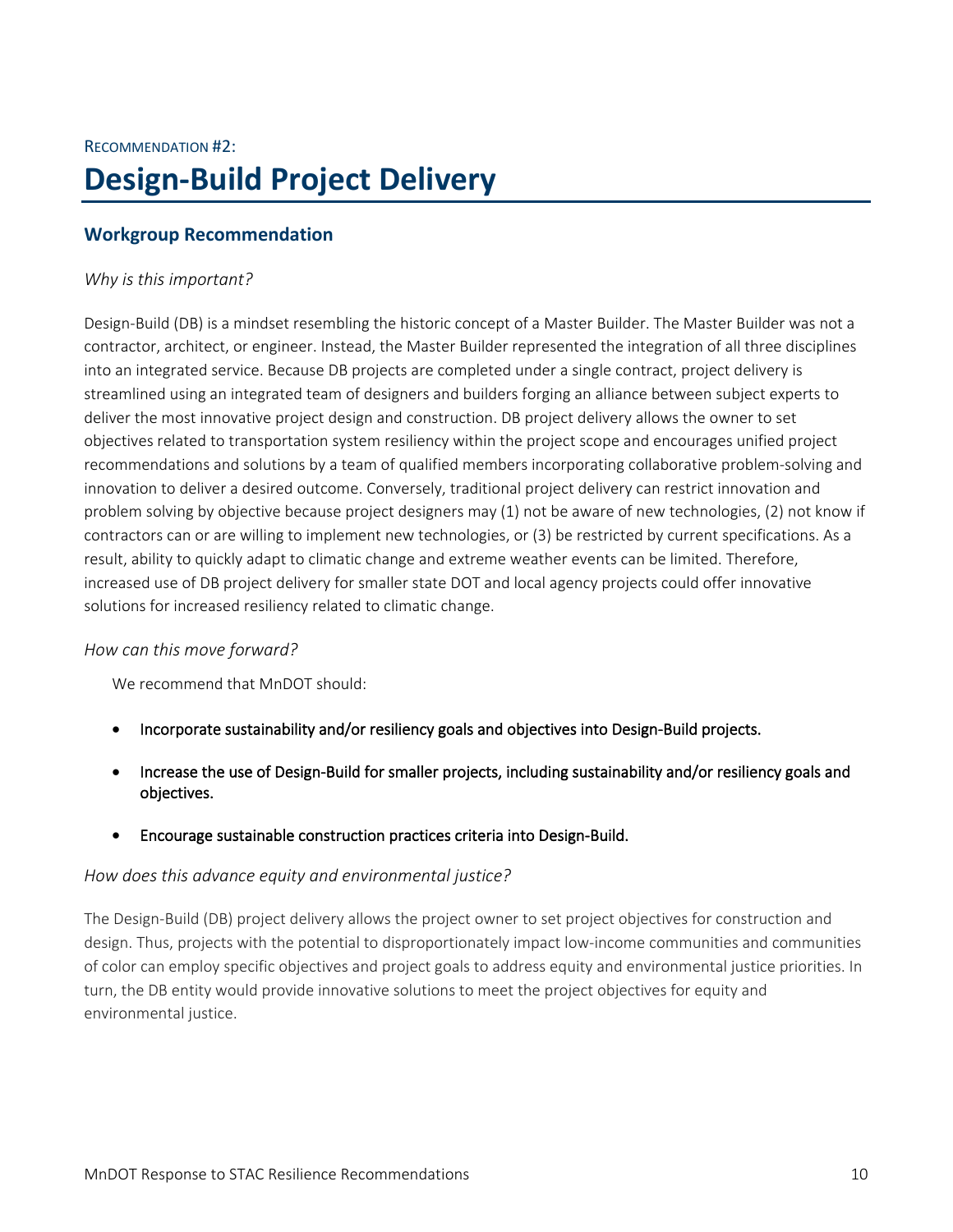## **MnDOT Review and Response**

#### *Related Activities*

MnDOT has a framework within the Design-Build program to use scoring criteria focused on innovation. This tool has been used to support innovative sustainability- or resilience-related projects in the past. Two examples are highlighted below:

- MnDOT has previously scored for environmental factors, such as wetlands, noise, etc. This includes numerous projects where criteria asked the contractors to reduce "environmental impacts" in general terms.
- Similar innovative criteria were used for the following projects:
	- o St Croix River Crossing: teams were asked to avoid wetlands, avoid contamination, avoid extra phosphorus impacts, etc. Good commitments and ideas were acquired in all areas except phosphorus, where it was determined that phosphorus was too difficult to measure for meaningful commitments.
	- o Highway 210 MnDOT asked contractors to fix and stabilize the slopes in the park while preserving the park character. Teams were scored on both the number of slopes stabilized as well as the maintenance of park character.
	- o Crookston slope failure MnDOT asked the contractors to stabilize the slope (80') without any particular solution in mind and received four different ideas in response, at least one of which was unexpected, and the unexpected one was selected.

#### *Opportunities and Considerations*

Design-build is helpful for identifying innovative, unexpected solutions, and it provides the ability to test or implement solutions quickly. Generally, there are two types or approaches to DB projects: the first is to tweak a regular project, and the second is to solicit solutions to a problem/issue where the best solution is not immediately clear. To determine which specific resilience recommendations would be the most effective, the next step is to consult with other states and agencies.

This process should also work for local governments, although the results or proposed sustainability measures may look different (e.g., pedestrian facilities, rain gardens, etc. vs wetlands and large stormwater solutions for larger projects). A smaller government's ability to use DB is limited, but having examples from MnDOT could make it a more accessible option. Given the scale of the climate challenge, this is especially important and will likely help address the need for examples of how to fund creative solutions.

Two main aspects of consideration are:

- 1. If MnDOT attempts to ask for resilience innovation on a project that is not well-suited to such innovation it is possible that no adequate solution will be proposed.
- 2. If MnDOT uses resilience scoring criteria that are either too specific or too broad, it is possible that contractors will respond with proposals that are not as creative as intended or undesirable, respectively. Selecting the proper project and criteria will be critical for implementing this approach.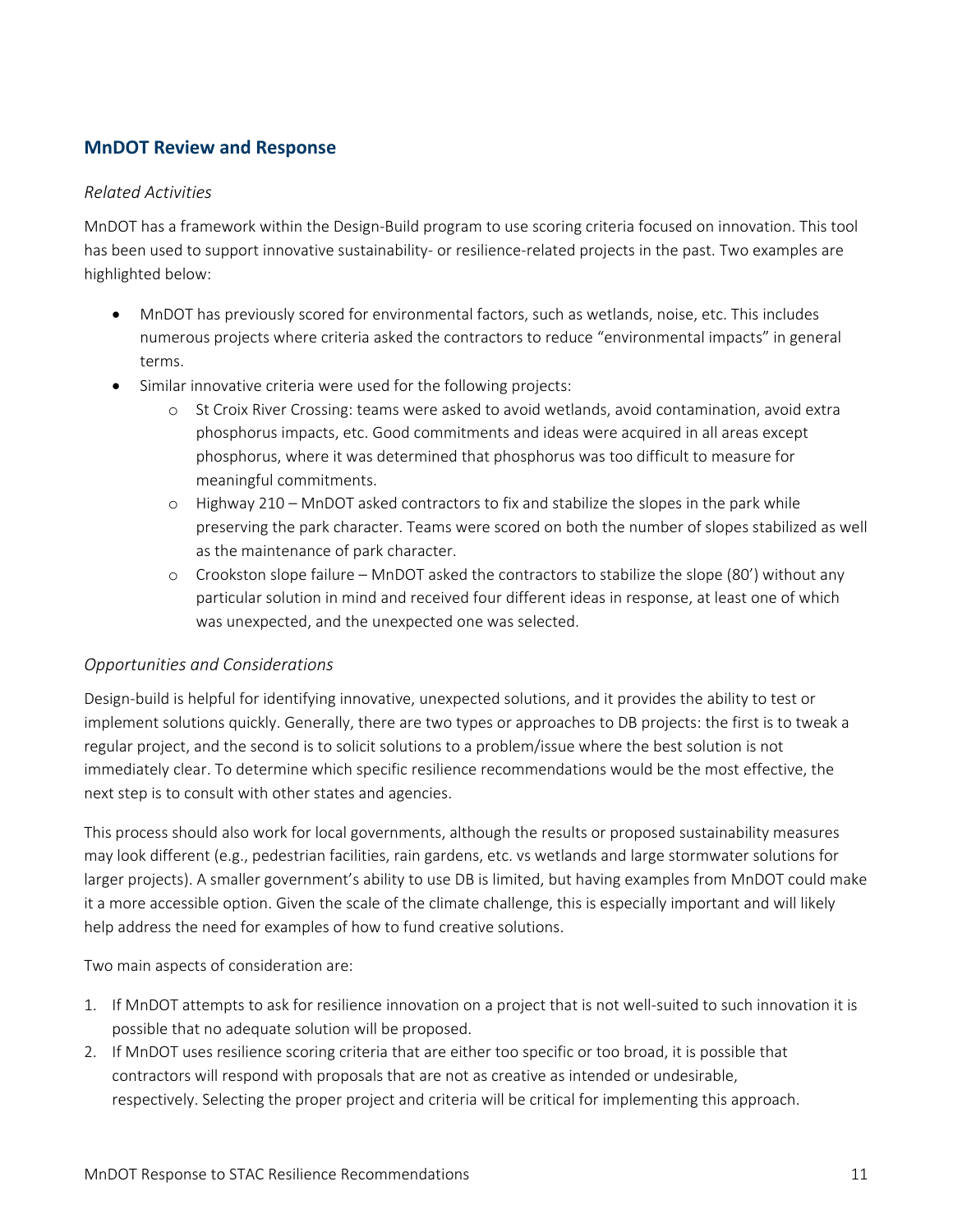Therefore, developing DB criteria for sustainability and resilience is a critical first step. Initial review suggests there are three potential focus areas for sustainability and resilience criteria:

- 1. Environmental stewardship-related criteria support wetlands, native plants
- 2. GHG emissions-related criteria use of (L)EVs, etc. (though success in emissions reductions can be tough to measure)
- 3. Stormwater and flood resilience criteria could include designing for larger storm events with minimal cost increases, increasing resilience without passing more water downstream, etc.

#### Proposed Action — Support

- Work with partners to compile examples of design-build projects that used sustainability or resilience criteria (regionally and nationally) by mid-2022.
- Convene temporary workgroup to develop criteria for one (or more) of the focus areas following the action above.
- Work with staff to identify a project and funding to implement DB with new criteria in next 1-2 years.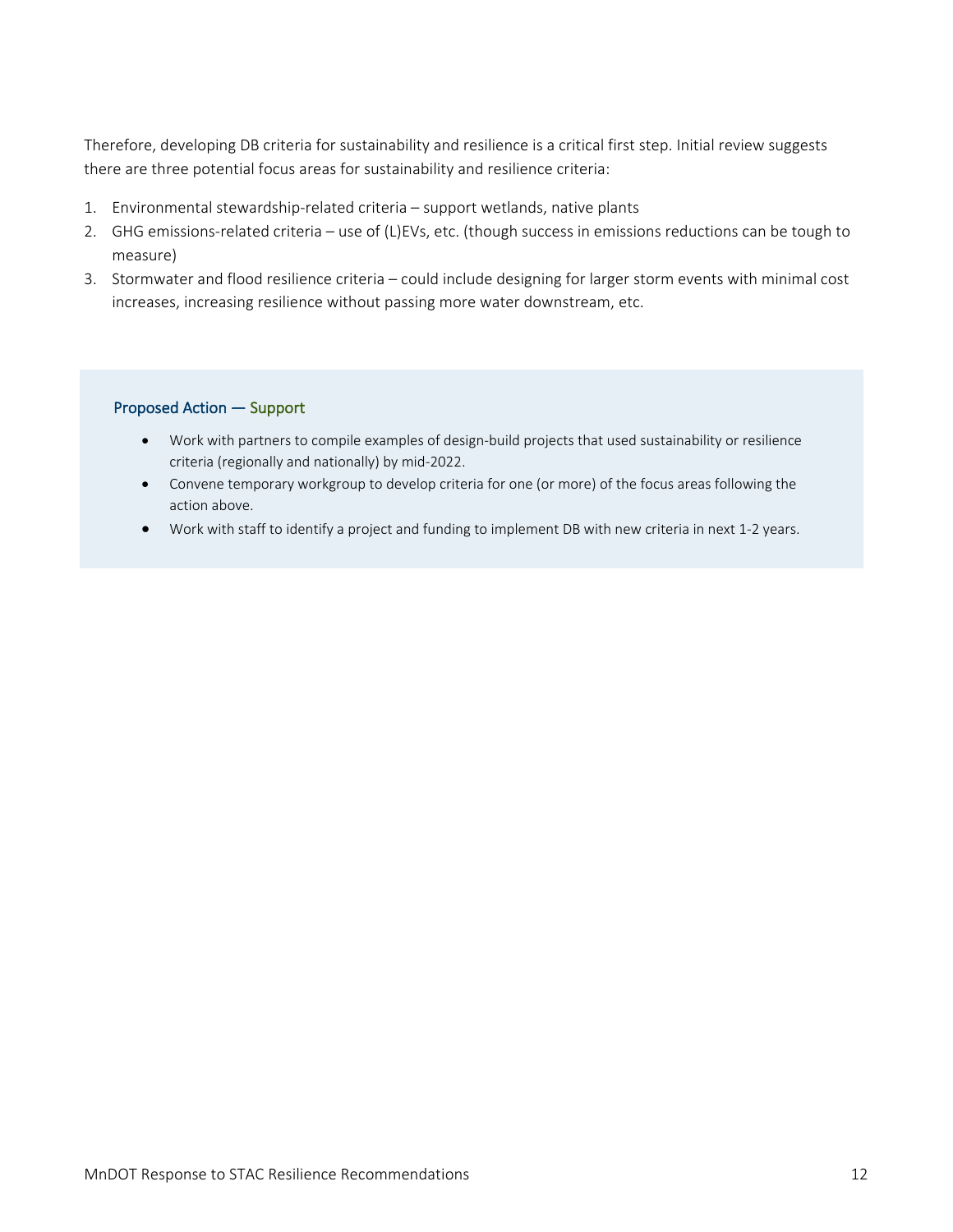## RECOMMENDATION #3: **Proactive Asset Management**

### **Workgroup Recommendation**

#### *Why is this important?*

Transportation systems are a major financial asset benefitting the community. Efficient and reliable mobility for people, goods and services provide healthy communities, increased market integration, and improved quality of life. Transportation infrastructure is a valuable community asset that must be regularly taken care of and maintained to provide people with the level of service and value they rely on and expect.

Proactive asset management of the transportation system preserves the strength and quality of the systems, which keeps costs down in the long run by reducing the severity of major issues. Early and often scheduled maintenance of transportation systems, especially in areas experiencing extreme climate variability such as the Midwest, often slows the rate of system failure (e.g., freeze/thaw damage caused by water intrusion from cracking), extends the life cycle performance, evaluates if the current system is still relevant or requires reengineering, and maximizes the financial investment. Effectively, a well-maintained system is more resilient than a poorly maintained system.

#### *How can this move forward?*

We recommend MnDOT should:

- Strengthen communications and share information across organizations (i.e., highway transportation systems versus public works) regarding asset management as it relates to improved infrastructure sustainability and resiliency.
- Educate and partner with local departments to implement a robust, cohesive transportation asset management systems that maintain and strengthen both local and state supported transportation systems.
- Offer peer reviews and information sharing between local, state and (possibly) national asset managers.

#### *How does this advance equity and environmental justice?*

Effective transportation systems support economic development and growth and provide important social benefits by offering access to employment, social, health and education services. Offering reliable and affordable transportation options for low-income communities and communities of color removes barriers for equitable employment opportunities and other necessary community services.

Proactive asset management could advance equity and environmental justice by using a diverse and inclusive planning process and incorporating socioeconomic indicators in project selection to prioritize infrastructure investments in communities facing disproportionate risk and in environmental justice communities facing disproportionate burden from pollution.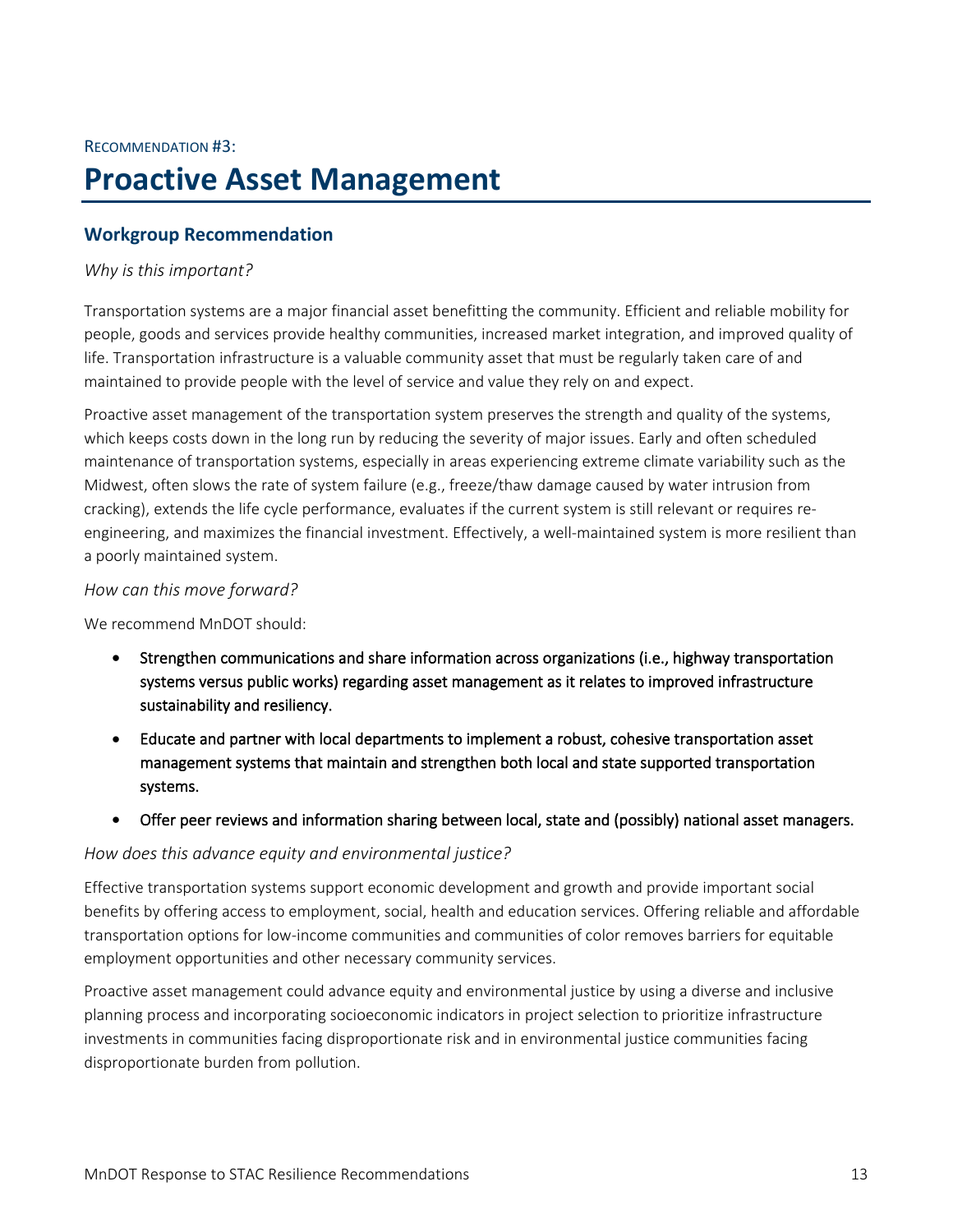## **MnDOT Review and Response**

#### *Related Activities*

MnDOT is actively engaged with asset management improvements and identifying how best to track impacts to the system. Through asset management peer exchanges and professional development networks, staff engage with local partners in supporting the entire transportation system. Asset management staff have recently participated in workshops and conversations related to these topics with partners through various avenues (e.g. the ASCE report card, risk management peer exchange, Institute for Asset Management, etc.).

Examples of asset management work MnDOT does related to resilience include identifying any repeat sites for emergency relief funding, incorporating slope vulnerability research into asset management, and pursuing tools to analyze asset vulnerability to climate impacts both quantitatively and qualitatively. MnDOT staff are also available as knowledge resources through the Local Road Research Board (LRRB) Knowledge Building resources.

#### *Opportunities and Considerations*

MnDOT works with FHWA annually to identify topics for peer exchanges, which are often available to local partners to participate in. There is an opportunity to convene an exchange on the intersection of sustainability and resilience with asset management through this existing framework. As part of this discussion, MnDOT could share information from related national-level engagement with local partners, and there may be an opportunity to identify ways to continue collaboration. Other discussion options include identifying recommended resources and current gaps and needs related to sustainability and resilience.

There may be additional opportunities to support partners in advancing sustainability and resilience in asset management by compiling a summary of asset management efforts related to sustainability and resilience in an online resource. This could include information and reports such as the results of a TRS proposal (in development) to explore how other organizations measure resilience and the databases they use to do so.

#### Proposed Action — Support

- Host a convening or workshop on sustainability/resilience in Transportation Asset Management (TAM) with other entities within the state by mid-2022 (e.g., *what is working, what other places have done, new innovative solutions/ideas for incorporating more resilience in asset management, identifying where the need is greatest, and how MnDOT's efforts can benefit smaller entities*).
- Highlight TAM efforts related to sustainability and resilience efforts on MnDOT's website.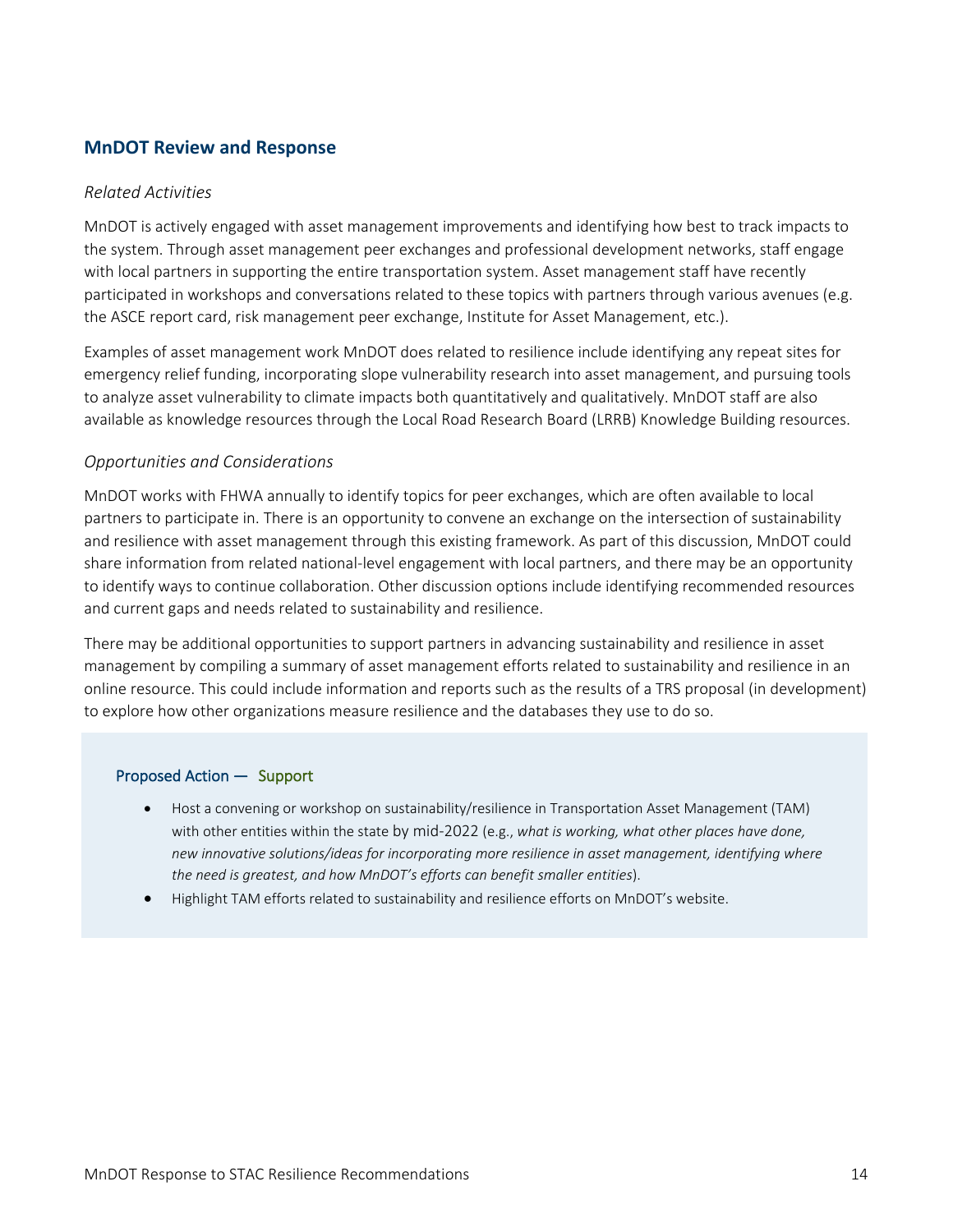## **Second-Tier Recommendations**

#### **Workgroup Recommendation**

» Review the Design-Bid-Build method for opportunities to incorporate sustainable construction practices into the construction specifications.

#### **MnDOT Review and Response**

#### *Related Activities*

MnDOT periodically updates project specs to allow for sustainable practices where possible. For example, material reuse during paving, such as warm-in-place and cold-in-place recycling have both been used in existing projects, though their use is limited. Projects have also used recycled glass, shingles, and tires to cut down on new material use and trucking.

To increase the use of sustainable construction practices, MnDOT would need to further explore options to identify ways to minimize the potential for significant cost increases (such as through sustainable grading and base case studies).

Proposed Action — Explore Further: MnDOT will explore this by researching case studies and opportunities to test, as examples are limited.

#### **Workgroup Recommendation**

» Review existing sustainability measuring systems, such as Greenroads Rating System, for potential applicability of transportation system performance.

#### **MnDOT Review and Response**

#### *Related Activities*

Although MnDOT does not currently use sustainability or resilience rating systems, there is an opportunity to explore these further to better understand the tradeoffs and benefits. These rating systems also offer the option to pull out key criteria, even when certain options do not apply (for example, due to MN not yet having EPDs).

Proposed Action – Support: MnDOT will review existing rating systems to better understand the tradeoffs of using a related rating system and determine their potential benefit to the agency.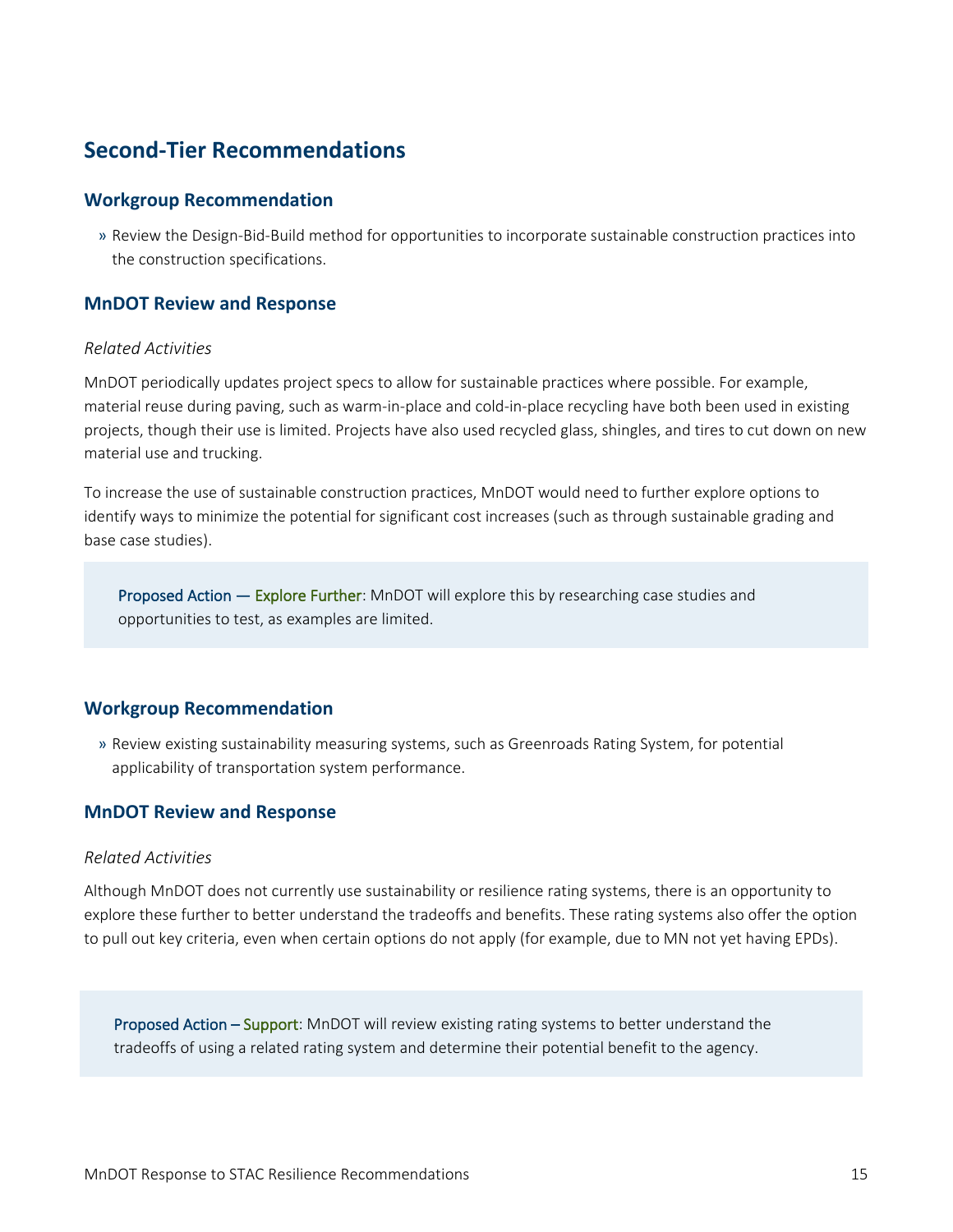## **MnDOT Review Teams**

MnDOT staff coordinated review teams for each recommendation including internal and external stakeholders and subject area experts. Each review team met several times to inform the MnDOT responses, which were approved by agency leadership.

#### *Transportation System Resilience Workgroup*

Define and Measure Sustainability and Resilience within the Transportation System: Sustainability and Public Health Division

#### Design-Build Project Delivery: Peter Davich

Proactive Asset Management: Shannon McGrath, Trisha Stefanski, David Solsrud, Joseph Widing, Bradley Utecht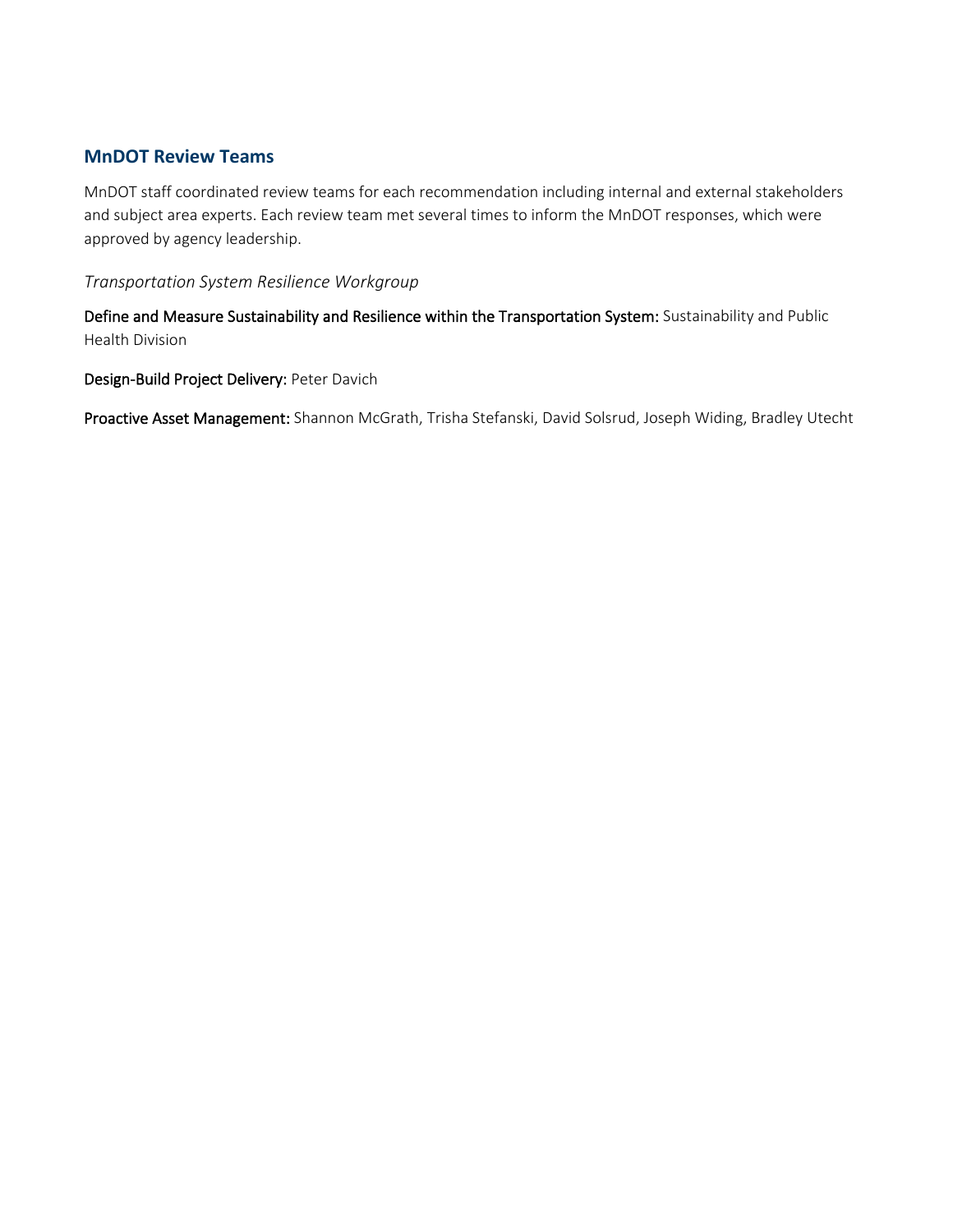## **Appendix 1**

# **MAN** DEPARTMENT OF

## **Memo on Climate Resilience in MN Transportation**

## **Climate Resilience Work in Transportation in MN**

Climate change impacts in Minnesota are expected to affect the transportation sector, primarily through increased rainfall and extreme rain events. This memo summarizes ongoing efforts to address climate vulnerability. General information about MnDOT resilience efforts and related research can be found on the [MnDOT Climate Resilience webpage](http://www.dot.state.mn.us/sustainability/climate-resilience.html) and additional state initiatives can be foun[d on the state climate website.](https://climate.state.mn.us/)

### **MnDOT Research project: [Extreme Flood Vulnerability Assessment](https://researchprojects.dot.state.mn.us/projectpages/pages/projectDetails.jsf?id=21038&type=CONTRACT&jftfdi=&jffi=projectDetails%3Fid%3D21038%26type%3DCONTRACT)**

A methodology will be developed to characterize the vulnerability of state bridges, large culverts, and pipes to flooding. This effort will build upon the Flash Flood Vulnerability and Adaptation Assessment Pilot Project. That project, completing in 2014, scored bridges, large culverts, and pipes in MnDOT Districts 1 and 6 by their vulnerability to flooding so that detailed assessments of adaptation options for each facility could be prioritized. The current study will develop and test ways to enhance the vulnerability scoring techniques used and ensure their applicability throughout the state. The current project will not actually undertake the statewide assessment, but rather develop an approach that could be used for it. This project will also explore how the outputs of the analysis can be incorporated into MnDOT's asset management systems. The results of this work will be a clear path forward for prioritizing adaptation actions - a key step towards enhancing agency resilience and maintaining good fiscal stewardship.

#### **[University of Minnesota Climate Projections](https://www.swac.umn.edu/research/climate-and-climate-change)**

Researchers at the University of Minnesota are developing a set of climate projections built from a composite of several climate models. Initial results were released in early 2020, and additional data are being compiled and released annually.

### **[State Climatology Office](https://climateapps.dnr.state.mn.us/index.htm)**

The Minnesota State Climatology Office as numerous resources for tracking [trends in climate patterns](https://www.dnr.state.mn.us/climate/climate_change_info/index.html) in Minnesota.